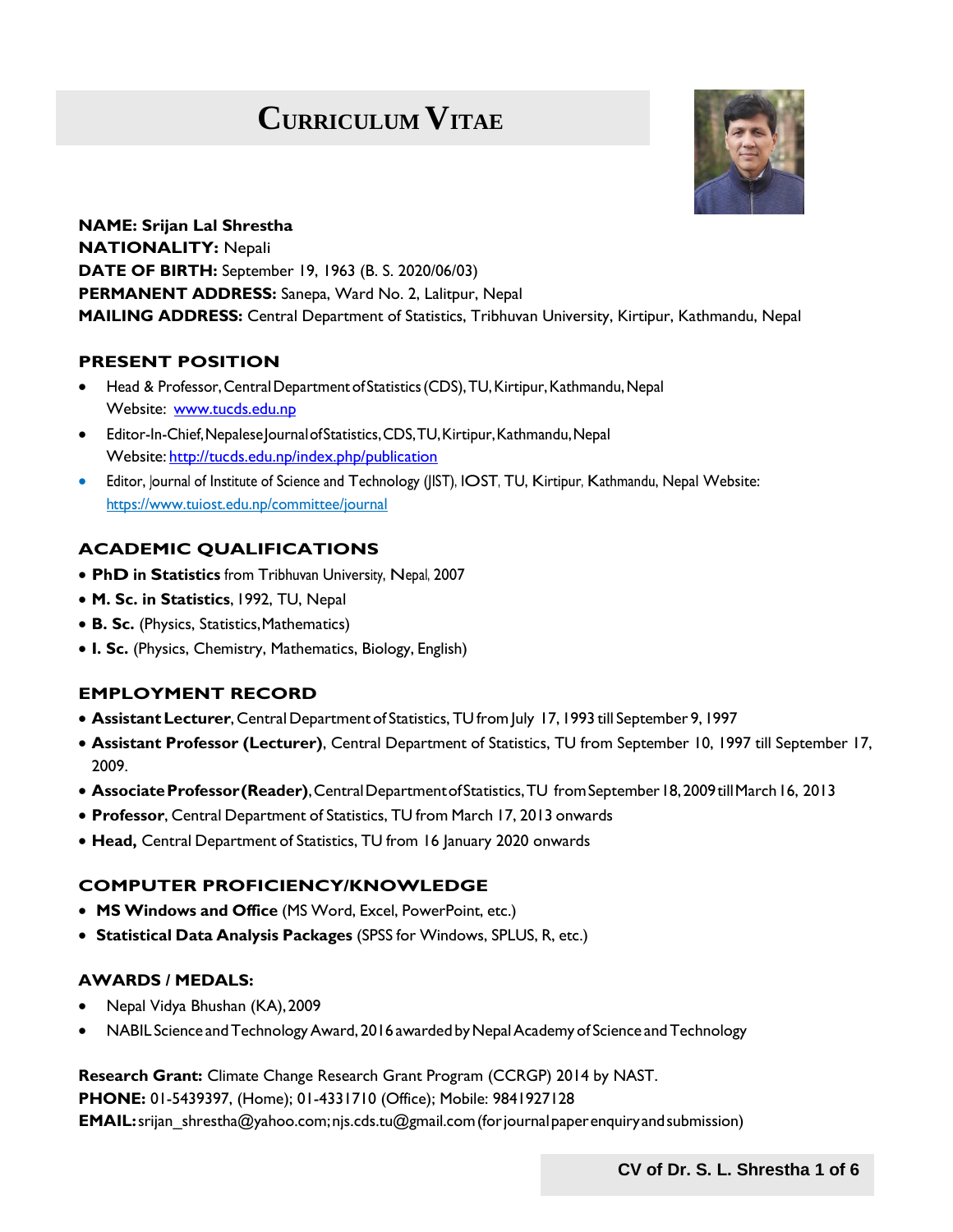## **DUTIES AND RESPONSIBILITIES**

Executing duties of Head of department, conducting regular classes, supervising research works, assessing departmental research related works, involvement in conducting occasional training programs, seminars, workshops, Working for Nepalese Journal of Statistics, etc.

## **PROFESSIONAL RESEARCHER IDENTIFICATIONS**

ResearchGate: Srijan Lal Shrestha URL: http[s://www.researchgate.net/profile/Srijan\\_Shrestha](http://www.researchgate.net/profile/Srijan_Shrestha) ORCID ID: 0000-0002-9390-8215

#### **AREAS OF INTEREST**

Environmetrics, environmental health, statistical data modeling, multivariate analysis, etc.

#### **MEMBERSHIP / POSITION HELD**

- Member, Statistical Society of Nepal
- Member, Statistics Subject Committee,TU
- Member, Research Committee, CDS,TU
- Managing Editor, Nepalese Journal of Statistics, CDS, TU
- Editor, Journal of Institute of Science and Technology (IOST), TU
- Member of Scientific Committees of different national/international seminars, (National Summits of Health and Population Scientists in Nepal (2015, 2016, 2017), The Eleventh Triennial Conference of Association of Asia Pacific Operational Societies (APORS 2018)

## **TRAINING**

- Training on R package, CDS,TU, 2018
- Online Course, Editorial Processes for Journal Editors, International Network for the Availability of Scientific Publications (INASP), Oxford, UK, 26 Feb -13 March, 2018.
- Workshop on Official Statistics in Nepal, Jointly organized by CDS and CBS, 2011.
- Resource Person, Training Program on "*Data Management and Statistical Analysis for Forestry Research"* held by Department of Forest Research and Survey, Babarmahal, Kathmandu, Dec 3 - 16, 2009.
- SPSS Training Programs, CDS, TU (Multiple occasions)
- Research Methodology Training supported by UGC, 2008.
- Training /workshop on Research Methodology, IOST, TU, 2004.
- Computer training course on 5 in 1 package, 1993.

#### **WORK EXPERIENCES**

#### **a. Teaching**

#### **Current**

*Environmetrics & Nonparametric Modeling* in M. Sc. / M. A. Statistics, CDS, TU, Kirtipur

#### **Previous**

- 1.*ProbabilityTheory, Econometrics,MultivariateAnalysis, Sampling Theoryand Design of Experiments*in M.Sc. / M.A. Statistics, CDS, TU, Kirtipur.
- 2.*Statistical Package forthe Social Sciences(SPSS)for windows* in computertraining programs conducted at: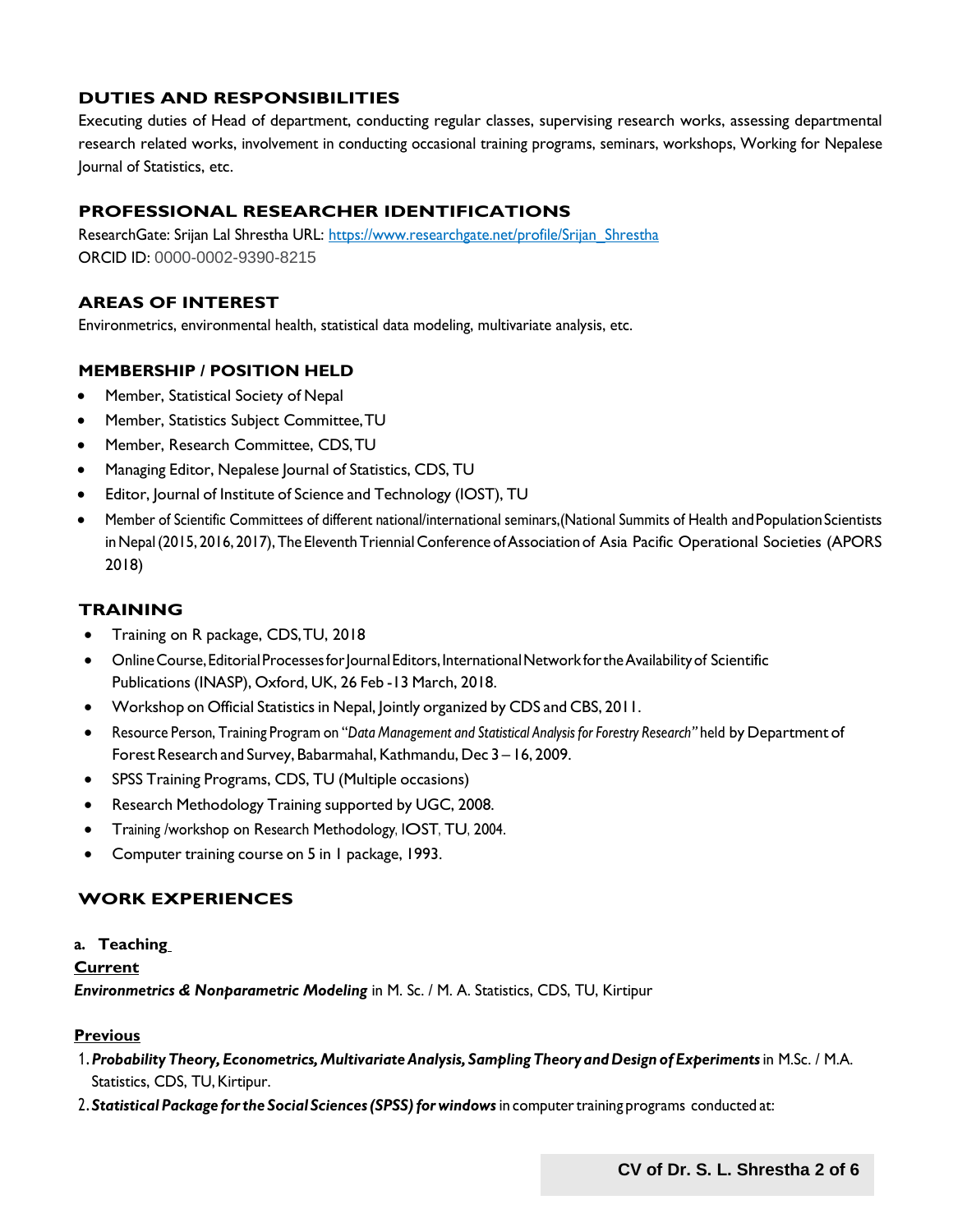- Agricultural Development Bank, KTM,2004.
- CDS, TU in Research Methodology Training supported by UGC, 2008.
- 3. Research Methodology for PhD scholars, 2018 & 2019, IOST, TU.
- 4. Advance Research Methodology for PhD scholars, 2019, CDS, IOST, TU.

#### **b. PhD Research Supervision**

- 1. **Co-Supervisor,**PhDresearchofMr.GovindaTamang (PhDawarded),CDS,TU(Supervisor,DBChhetry andS Shrestha Hada).
- 2. **Co-Supervisor,**PhDresearchofMr.RajendraManShrestha(PhDawarded),CDS,TU.(Supervisor ABSthapit), 2019

#### **Studies/Researches/Consultancy Works**

Involved in studies/researches related to science and technology, environmental health, climate change, sampling design, impact assessment, etc. Studies awarded/associated with Nepal Academy of Science Technology (NAST), SOS Country office, Save The Children, Ministry of Women, Children and Senior Citizen, Nepal health Research Council, Nepal Rastra Bank, DANIDA, UNDP, NG Ministries, etc.

## **PUBLICATIONS**

#### **a. National Journals:**

- 1. **Srijan Lal Shrestha** (2018). Negative Binomial Model in Linking Water-borne and Vector-borne Disease Hospitalizations with Climate Sensitive Variables in Nepal**,** *Nepalese Journal of Statistics*, Vol. 2, pp. 11-26, September 2018, Central Department of Statistics, Tribhuvan University, Kirtipur, Nepal.
- 2. Rajendra Man Shrestha, Azaya Bikram Sthapit & **Srijan Lal Shrestha** (2018). A Probabilistic Approach for Assessment of Future Drought in Bagmati River Basin, Nepal, *Nepalese Journal of Statistics*, Vol. 2, pp. 75-88, September 2018, Central Department of Statistics, Tribhuvan University, Kirtipur, Nepal.
- 3. **SrijanLalShrestha**(2013). PoissonModel for LinkingChildren EverBorn with SomeKey Predictor Variables in Nepalese Women, *Journal of Institute of Science and Technology,* Vol. 18 (2), pp. 1-7, October 2013, Institute of Science and Technology, Tribhuvan University, Kirtipur, Nepal.
- 4. **Srijan Lal Shrestha** (2013). Censored Negative Exponential Distribution as Mixed Distribution and Derivation of its Moments, *Nepal Journal of Science and Technology,* Vol. 14 (1), pp. 167-176, 2013, Nepal Academy of Science and Technology, Kathmandu, Nepal. DOI: 10.3126/njst.v14i1.8937
- 5. IsworiLalShrestha&**SrijanLalShrestha**(2011).StatisticalModels andWaterQualityCharacterizationof SourceWaters in Nepal, Nepal Journal of Science and Technology, Vol. 12, pp. 260-267, December 2011, Nepal Academy of Science and Technology,Kathmandu,Nepal. DOI: [10.3126/njst.v12i0.6511](http://dx.doi.org/10.3126/njst.v12i0.6511)
- 6. **Srijan Lal Shrestha** (2009). Categorical Regression Models with Optimal Scaling for Predicting Indoor Air Pollution Concentrations inside Kitchens in Nepalese Households, *Nepal Journal of Science and Technology,* Vol. 10, pp. 205-211, December2009,NepalAcademyofScienceandTechnology,Kathmandu,Nepal.DOI: 10.3126/njst.v10i0.2962
- 7. Ganga Shrestha & **Srijan Lal Shrestha** (2008). Nonparametric Distribution Fitting of Age at First Marriage of Nepalese Women through Scatter Plot Smoother, *Nepal Journal of Science and Technology*, Vol. 9, pp. 179- 186, December 2008, Nepal Academy of Science and Technology, Kathmandu, Nepal. DOI: 10.3126/njst.v9i0.3184
- 8. **Srijan Lal Shrestha** (2001). Application of Triple Exponential Smoothing Technique in the Analysis of Time Series with a Quadratic Trend, *Nepal Journal of Science and Technology*, Vol. 3, pp. 1-4, August 2001, Nepal Academy of Science and Technology, Kathmandu, Nepal.
- 9. **Srijan Lal Shrestha** (1997). Air Pollution in Kathmandu Municipality, *Tribhuvan University Journal*, Vol. XX (1), June 1997,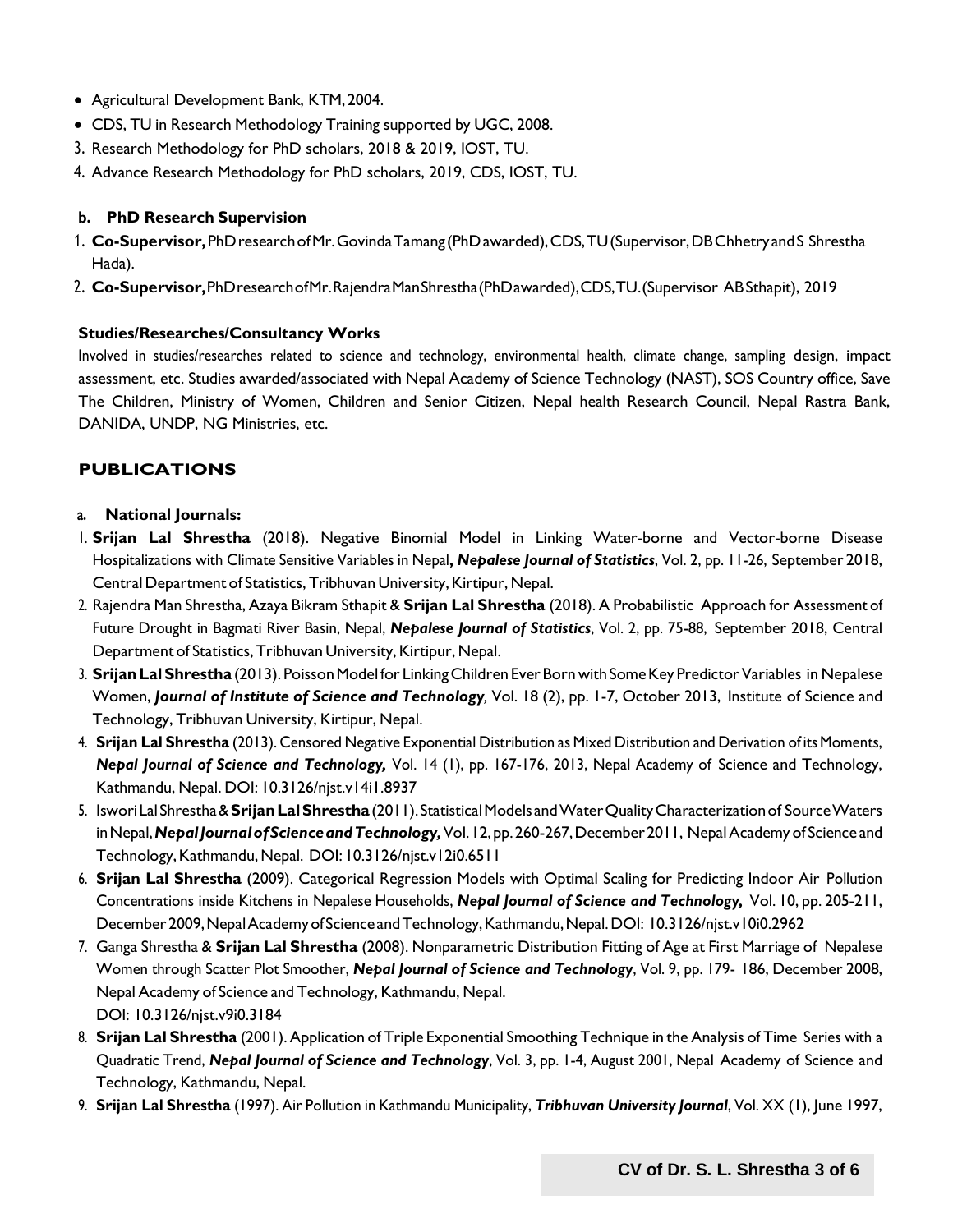Tribhuvan University, Kirtipur, Nepal.

#### **b. International Journals**

- 1. **Srijan Lal Shrestha** (2018). Assessment of Ambient Particulate Air Pollution and its Attribution to Burden of Disease in Kathmandu Valley, Nepal: A Review, *Environmental Analysis and Ecology Studies*, Vol. 4 (4), pp. 1- 3, November 2018, Crimson Publishers, USA. DOI: *:* [10.31031/EAES.2018.04.000592](http://dx.doi.org/10.31031/eaes.2018.04.000592)
- 2. Rajendra Man Shrestha & **Srijan Lal Shrestha** (2017). Seasonally separated logistic modelsto assessthe impact of climate variables on occurrence of rainfall over the Bagmati river basin of Nepal, *British Journal of EnvironmentandClimate Change,*Vol.7(1),pp.26-42,30March2017,ScienceDomainInternational,UK. DOI: 10.9734/BJECC/2017/30696
- 3. **SrijanLal Shrestha**, Iswori Lal Shrestha, Niraj Shrestha&Rajesh Dhoj Joshi(2017). Statistical modeling of healtheffectson climate-sensitive variables and assessment of environmental burden of diseases attributable to climate change in Nepal, *Environmental Modeling and Assessment,* Vol. 22 (5), pp. 459-472 (October 2017)**.** Online published date: 17 January 2017, Springer International Publishing, Switzerland. DOI: 10.1007/s10666- 017-9547-5
- 4. **Srijan Lal Shrestha**, Iswori Lal Shrestha & Niraj Shrestha (2016). Region-wise Effects of Climate Sensitive Variables on Some Specific Disease Burdensin Nepal, *The Open Atmospheric Science Journal,* Vol. 10, pp. 63- 83, Online published date: 30 November 2016, Bentham Science Publishers, UAE. DOI: 10.2174/1874282301610010063
- 5. Rajendra Man Shrestha, **Srijan Lal Shrestha** & Azaya B. Sthapit (2015). Logistic Model as a Statistical Downscaling Approach for Forecasting a Wet or Dry Day in the Bagmati River Basin, The Open Atmospheric Science Journal, Vol. 9, pp. 9-22, Online published date: 31 July 2015, Bentham Science Publishers, UAE. DOI: 10.2174/1874282301509010009
- 6. **Srijan Lal Shrestha** & Niraj Shrestha (2014). Dynamics of Population Ageing in Nepal, *Journal of Population Ageing,* Vol. 7 (2), pp*.* 81-95, May 10 2014. Springer Publication, Netherlands. Online published date: 25 February 2014. DOI: 10.1007/s12062- 014-9096-5
- 7. **Srijan Lal Shrestha** (2012). Particulate Air Pollution and Daily Mortality in Kathmandu Valley, Nepal: Associations and Distributed Lag, *The Open Atmospheric Science Journal,* Special issue on Urban Air Pollution Exposure–Measurement, Modeling and Assessment, Vol. 6, April 20 2012, Bentham Science Publishers, UAE. DOI: 10.2174/1874282301206010062
- 8. **Srijan Lal Shrestha** & Gauri Shrestha (2010). Statistical Analysis of Factors Associated with Maternal Mortality in Nepal, *International Journal of Statistical Sciences (IJSS)***,** Vol.10, pp. 57-70, 10 December 2010, Rajshahi University, Bangladesh.
- 9. **Srijan Lal Shrestha** (2007). Time series modeling ofrespiratory hospital admissions and geometrically weighted distributed lag effects from ambient particulate air pollution within Kathmandu Valley, Nepal, *Environmental Modeling and Assessment (ENMO)*, Vol. 12 (3), pp 239 – 251, August 2007, Springer Publication, Netherlands, Online published date: 6 February 2007. DOI: 10.1007/s10666-006-9071-5
- 10. **Srijan Lal Shrestha** (2006). Statistical modelling of effects on health linked to indoor air pollution based upon kitchen exposure and with reference to a cross-sectional household survey conducted in Nepal, *International Journal of Environment and* **Pollution (IJEP)**, Vol. 27 (4), pp. 359-372, Inderscience Publishers, Inderscience Interprises Ltd, UK with the cooperation and assistance of United Nations Educational, Scientific and Cultural Organization (UNESCO) (2006). DOI: 10.1504/IJEP.2006.010578
- 11. Iswori Lal Shrestha & **Srijan Lal Shrestha** (2005). Indoor Air Pollution from Biomass Fuels and Respiratory Health of the Exposed Population in Nepalese Households, *International Journal of Occupational and Environmental Health (IJOEH)*, Vol. 11 (2), APR/JUN 2005, Abel Publication Services, Inc., NC, USA. DOI: 10.1179/oeh.2005.11.2.150

#### **Google Scholar Citations of research articles: Above 200**

#### **c. Seminar Proceeding / Abstract Book**

1. Srijan Lal Shrestha (2018). Effects of climate change on diarrheal diseases at national and sub-national levels in Nepal. National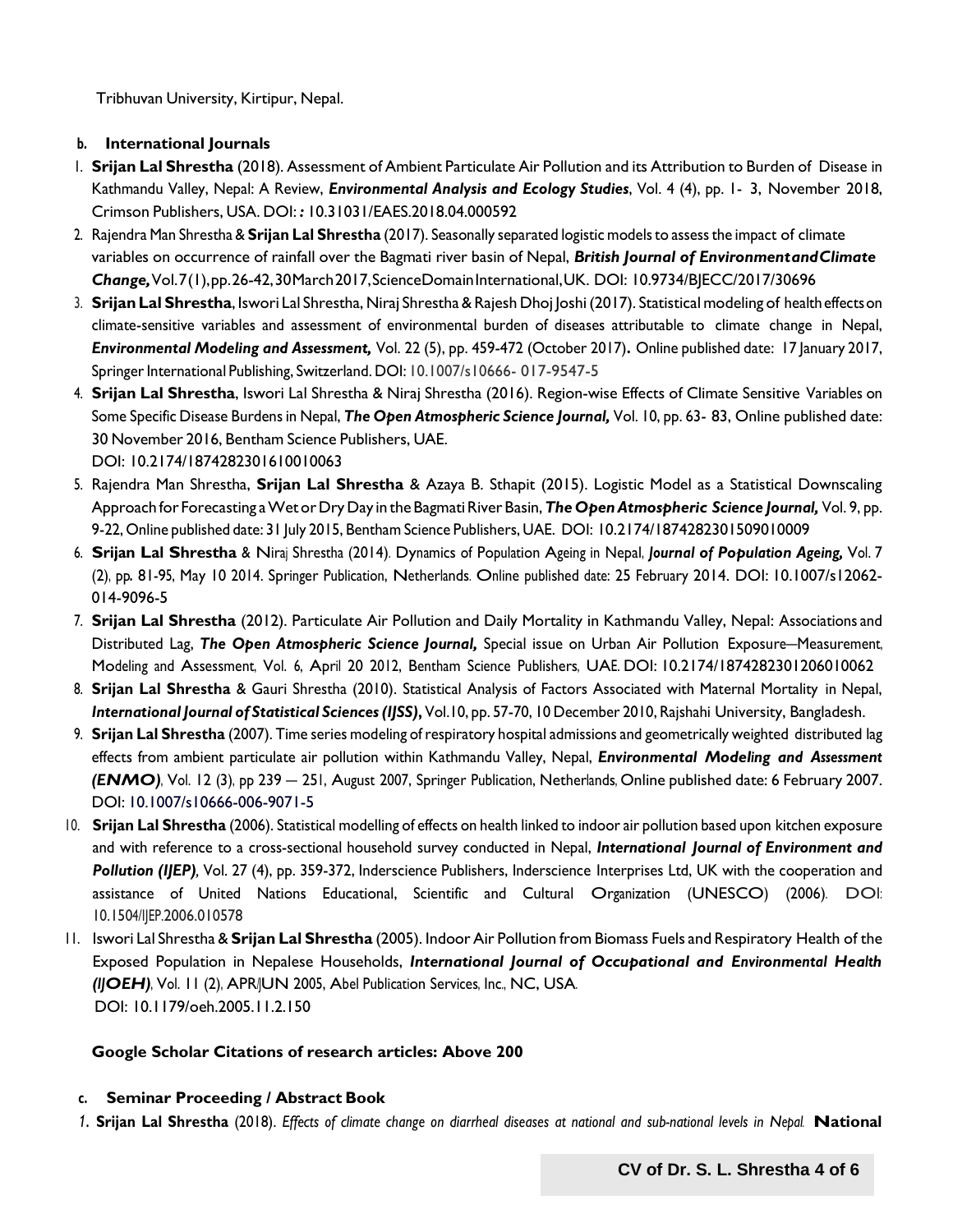**Conference on Climate Change and Health***, 29-30 March 2018, Nepal Health Research Council organized at Himalaya Hotel, Kathmandu.*

- 2. **Srijan Lal Shrestha** (2017). *Linking water-borne and vector-borne disease morbidities with climate sensitive variables in Nepal.* **2nd National Conference on Statistics and its Applications,** 3-4 September 2017, Central Department of Statistics, Tribhuvan University, Kirtipur, Nepal.
- 3. Srijan Lal Shrestha (2017). Ambient air pollution and its attribution to environmental burden of diseases in Kathmandu valley. **Plenary session, he 7th National Conference on Operations Research**, Operational Research Society of Nepal (ORSN), 1 February 2017, Patan College of Professional Studies, Lalitpur.
- 4. Rajendra Man Shrestha, **Srijan Lal Shrestha** & Azaya B. Sthapit (2017). *Seasonally separated logistic models to assessthe impact of atmosphericvariables on occurrence of rainfall in the Bagmatiriver basin,Nepal.* **Abstracts.** The 7th National Conference on Science and Technology, NAST,2016.
- 5. *StatusofambientairqualityinKathmanduvalleyassessedbyPM2.5,***AbstractBook,PL01:03(Plenary Session),** First National Summit of Health and Population Scientists in Nepal, 11-12 April 2015, Nepal Health Research Council (NHRC), Kathmandu (with P Dhakal, KB Karki, H Joshi, S Puri, SC Barma & A Pokharel).
- *6. Censored Negative Exponential Distribution as Mixed Distribution and Derivation of its Moments,* **Abstracts,** The Sixth National Conference on Science and Technology, NAST, 2012.
- 7. *Statistical Analysis of Factors Associated withMaternal Mortality inNepal,* **Abstracts**, The Fifth National Conference on Science and Technology, NAST, 2008.
- 8. *Population Aging in Nepal and Some of its Demographic Measures*, Proceeding of The International Seminar on Aging in SAARC Countries, The Department of Statistics, University of Rajshahi, Bangladesh, October, 1996 (with G Shrestha).
- **d. Books**
- 1. *Probability and Probability Distributions,* Publisher-S. Shrestha, Bishwo Chapakhana, Kathmandu, July, 2011.
- 2. Statistical Methods for Environment, Biological and Health Sciences, Publisher- Ekta Books distributors Pvt. Ltd., Thapathali, Kathmandu(2010).
- 3. *Statistical Methods for Linking Health Effects to Air Pollution: Statistical Models and Applications with Estimates,* Publisher; LAP LAMBERT Academic Publishing, Germany, December 21, 2010.

# **PAPER PRESENTATIONS**

#### **Seminar/Workshops/Talk Program**

- *1. Effects of climate change on diarrheal diseases at national and sub-national level inNepal,* National Conferenceon ClimateChangeandHealth,29-30March2018,NepalHealthResearchCouncil&Ministryof Population and Health, supported byWHO, Country Office for Nepal at Himalaya Hotel, Kupondol, Lalitpur.
- *2. Linking Water-borne and Vector-borne Disease Morbidities with Climate Sensitive Variables in Nepal* Plenary session, 2ndNational Conference on Statistics and its Applications, 3-4 September 2017, Central Department of Statistics, Tribhuvan University, Kirtipur, Kathmandu, Nepal.
- *3. Ambientair pollution and its attribution to environmental burden of diseasesinKathmandu valley* Plenary session as invited speaker, The 7<sup>th</sup> National Conference on Operations Research, 1-2 February 2017, Operational Research Society of Nepal (ORSN), Patan College of Professional Studies, Lalitpur.
- 4. Seasonally separated logistic models to assess the impact of atmospheric variables on occurrence of rainfall in the *Bagmati river basin, Nepal,* The 7th National Conference on Science and Technology, NAST, March 29-31, 2016, Nepal